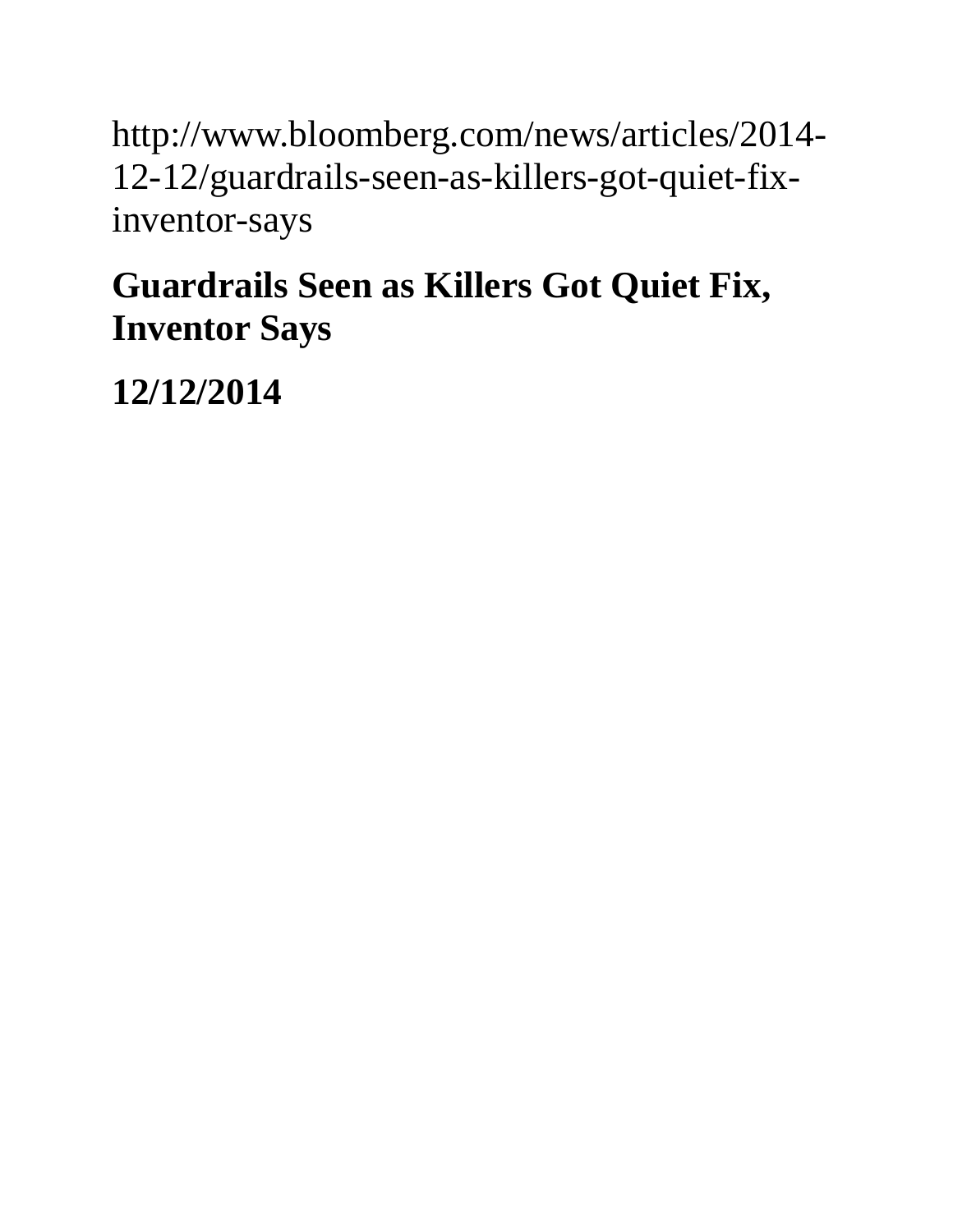

A Trinity Industries ET-Plus end terminal off U.S. Route 70 in southeastern Arizona. Two guardrail industry professionals say units including this one represent a quiet change Trinity made to its product to address what these people say is a potentially deadly, car-spearing defect. Trinity has denied any of its units are faulty and says they are crash-tested. Photographer: Patrick G. Lee/Bloomberg

(Bloomberg) -- First came the car-impaling guardrails. Then came the coverup.

That, at least, is the assertion of two guardrail-industry professionals, a claim that suggests the confusion over U.S. roadside safety may run deeper than previously reported. Their statements,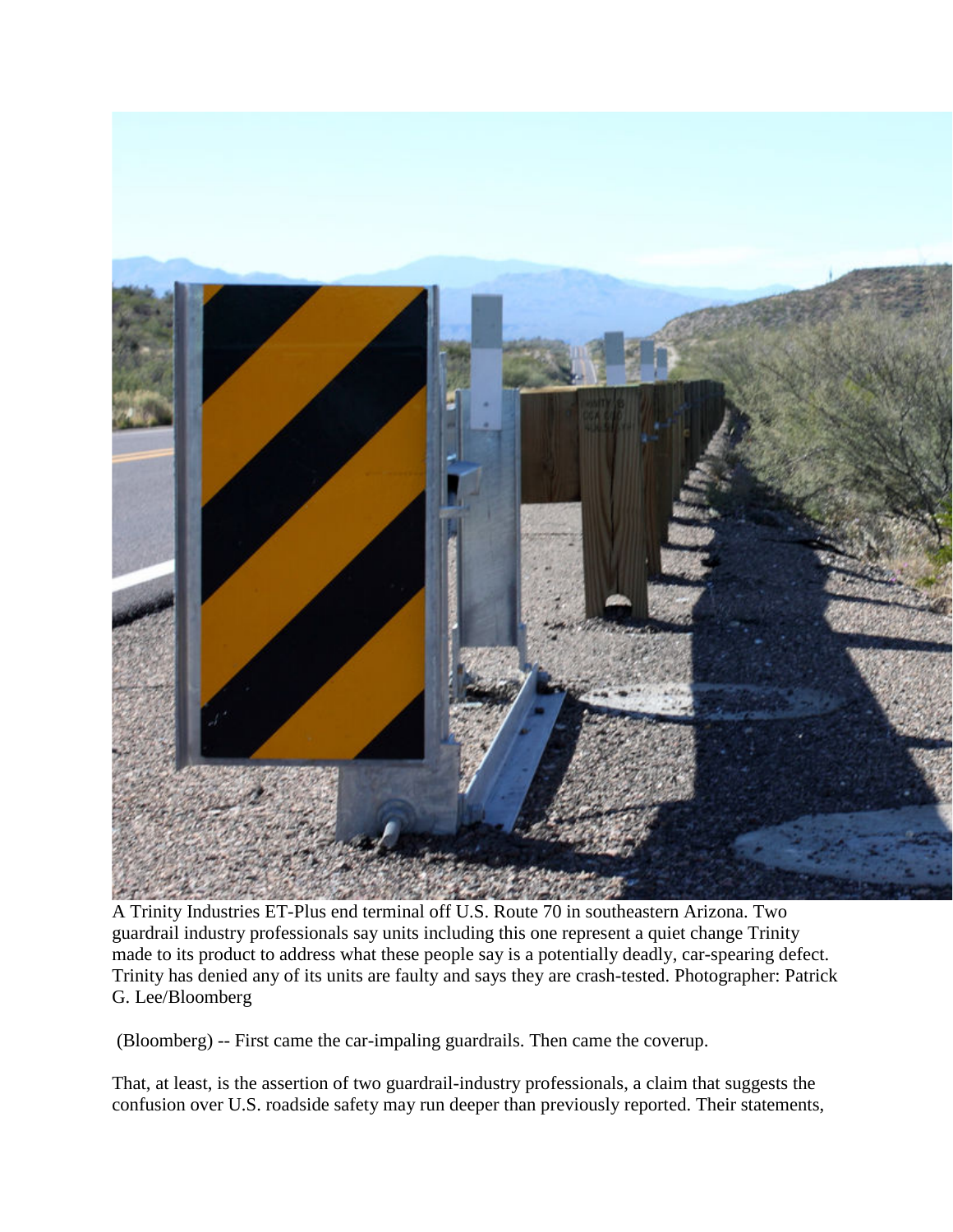if borne out, cast additional doubt on a top guardrail maker, raise new questions about the effectiveness of a federal highway regulator and would leave state officials with an even shakier grasp of which guardrail systems on their roads may pose a potential danger to drivers.

The focus of the two professionals, they said in interviews with Bloomberg News, is the ET-Plus end terminal, a shock-absorbing device meant to mitigate damage to a vehicle that plows into the leading edge of a guardrail.

Its maker, Dallas-based Trinity Industries Inc., has been in the spotlight already for an alleged lack of disclosure about the ET-Plus. In October, a Texas jury found that Trinity had made costcutting changes to its system around 2005 without first alerting the government. Trinity, facing at least \$525 million in penalties, says it will appeal.

The company is named, too, in at least 21 other lawsuits, most filed starting in 2012, alleging that its modified ET-Plus can lock up on impact, spearing cars rather than slowing them. The suits collectively allege a link between Trinity's product and at least eight deaths. Trinity has denied that its 2005 revision has a deadly flaw.

The guardrail professionals' latest assertion, which hasn't previously been reported, threatens to undercut that safety claim.

#### **Third Version**

For at least a year and a half, these people said, Trinity has quietly produced a third version of its ET-Plus with dimensions they say make it less prone to malfunctioning -- addressing the alleged car-piercing defect in the second version that Trinity has dismissed as untrue.

Trinity, in an e-mailed statement, said it has fully disclosed to the federal government "all of the fabrication adjustments" it has made to its ET-Plus system since 2005. All changes have been successfully crash-tested, it added.

One of the people who asserts Trinity quietly re-revised the ET-Plus is the man who helped invent the technology behind it. Dean Sicking, an engineering professor at the University of Alabama at Birmingham, helped to develop the predecessor to the ET-Plus and has collected millions of dollars in royalties for it. He also helped develop a competitor to the ET-Plus and was a paid consultant, against Trinity, in the Texas lawsuit.

## **Quarter Inch**

Sicking first came across what he said is the third version of the ET-Plus on Alabama highways in April 2013. Bloomberg News measured dozens of Trinity devices installed last year in southeastern Arizona -- accompanied by Joshua Harman, a guardrail maker who was the plaintiff in the Texas suit -- finding dimensions similar to those Sicking outlined.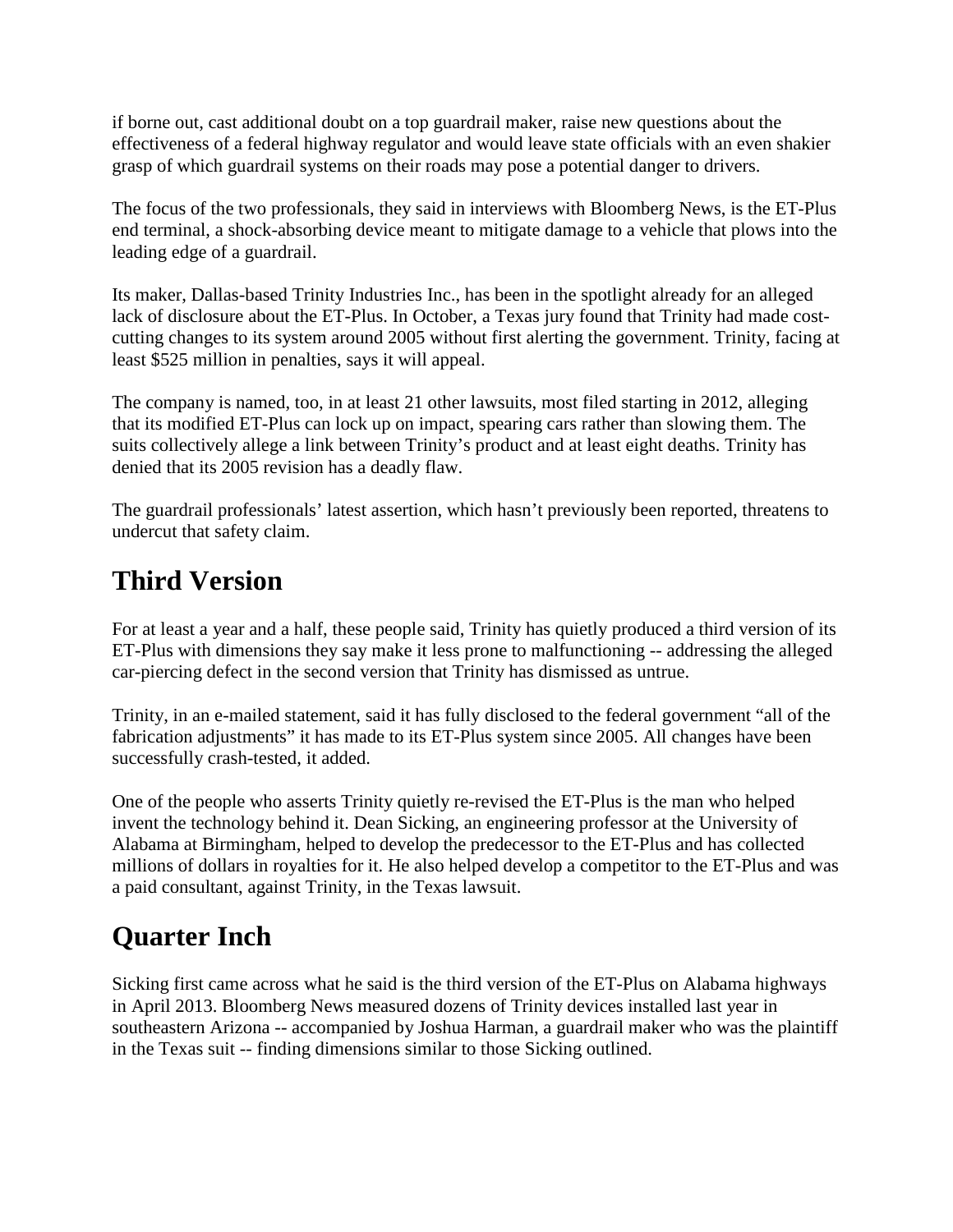The dimension change Sicking saw was small, in a place few would know to look. Trinity, he asserted, expanded one dimension in its welded-steel unit by a quarter-inch. But that, he said, was enough.

"That little bit of difference makes a whole lot of difference to the world," he said.

Sicking told safety regulators at the Federal Highway Administration about his measurements in October 2013, he said in an interview with Bloomberg News. The agency, which signs off on the crashworthiness of products, counts on manufacturers to make and deliver them as billed. Sicking's assertion flags the question of whether the FHWA has been aware of a safer third version for about a year, during which it has defended the crashworthiness of the ET-Plus.

#### **Measuring Guardrails**

The FHWA confirmed that Sicking spoke with two agency officials in late 2013 but said they didn't recall Sicking mentioning a possible third version.

The agency is now aware of the allegations of further changes, agency spokesman Neil Gaffney said in an e-mailed statement. Last month it sent engineers into the field to help determine whether there are more iterations of the ET-Plus in service than it has been told about, Gaffney said, adding that the agency expects to receive their measurements by January at the latest.

That may come a bit after the fact. In November, the agency approved Trinity's plan for conducting fresh crash tests on the ET-Plus. Those trials started with a crash test on Dec. 10 and are scheduled to be completed by the end of January. What isn't clear now, though, is whether those tests will involve a sampling of all of the ET-Plus versions recently installed on the nation's highways.

#### **Exceeding Tolerance**

Differences in ET-Plus dimensions could, in theory, be the result of variations in production. However, the disparity between versions detected by Sicking in most cases exceeds the manufacturing tolerance that, according to court testimony, Trinity allows.

The company declined to comment on its tolerance.

There was no discussion of a third version in the Texas trial against Trinity. The company hasn't been accused in court of making any such changes.

Sicking did play a pivotal role in the Texas trial, though. The inventor, who had been raising his concerns about a third version for more than a year, told the jury in July that a Trinity official had paid him a visit and attempted to bully him into keeping quiet about the ET-Plus. The judge, claiming potential witness tampering, dismissed the jury and called for a fresh trial in October.

The bullying allegation is "completely untrue," Trinity has said.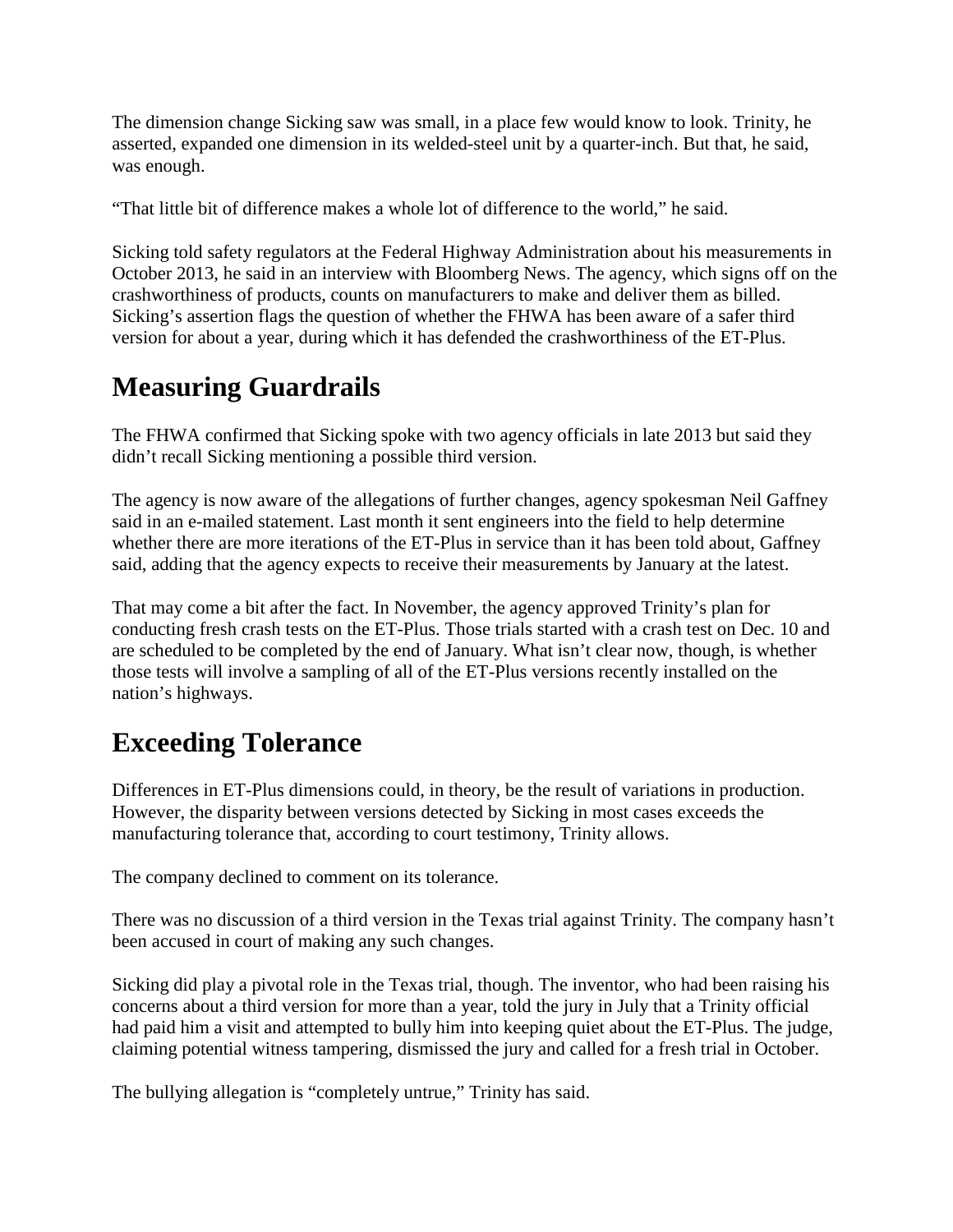#### **Bureaucratic Snarl**

The upshot of all this is a potential bureaucratic snarl on America's roadsides that may take state officials years to untangle. There are some 200,000 ET-Plus systems installed around the country, the FHWA has said. There's likely no way to say which are the allegedly defective ones, short of states measuring them one by one.

At least 15 states are planning to do just that, state officials said in interviews. One, Missouri, has already taken measurements and found size variations that it intends to analyze more fully, according to Joseph Jones, the state's engineering-policy administrator, who will review the data.

"We want to know what we have out there," Jones said.

# **Shifting Allegiances**

The story of the alleged third version is one of industrial sleuthing and shifting allegiances among insiders in the guardrail trade, a business worth hundreds of millions of dollars in taxpayer-funded purchases.

Sicking got his start in roadside safety in the 1980s. Before then, many guardrails had exposed ends that could skewer vehicles that ran into them. Others had buried ends that could double as car-flipping ramps.

In 1986, Sicking and a few colleagues based at Texas A&M University began developing a way to transform the end of a guardrail, an immovable object, into a forgiving shock-absorber.

They invented a piece to mount onto a guardrail's end -- a steel plate to receive a vehicle's blow and, behind that, a slot into which the guardrail was threaded. When hit under the right conditions, the end terminal would be forced down the length of the W-shaped rail.

As the guardrail pushed through the narrow slot, it would flatten, in an energy-absorbing instant, into a ribbon deflected away from the car. Guardrail posts would fall away. Several feet or yards later, the car would come to a less catastrophically abrupt stop.

## **Rail Royalties**

In 1989, the FHWA certified their invention, the ET-2000, as crashworthy. Soon, a company called Syro Steel Co. started selling it. Trinity bought Syro a few years later.

In 2000, Trinity introduced the ET-Plus, a lighter version of the ET-2000. That January, the federal agency vetted the ET-Plus, allowing states to seek federal reimbursements for some of their spending on it.

By then, Sicking had already invented a competing end-terminal and was collecting royalties from it, too. He says he received about \$4 million in royalties for the ET-2000 and ET-Plus until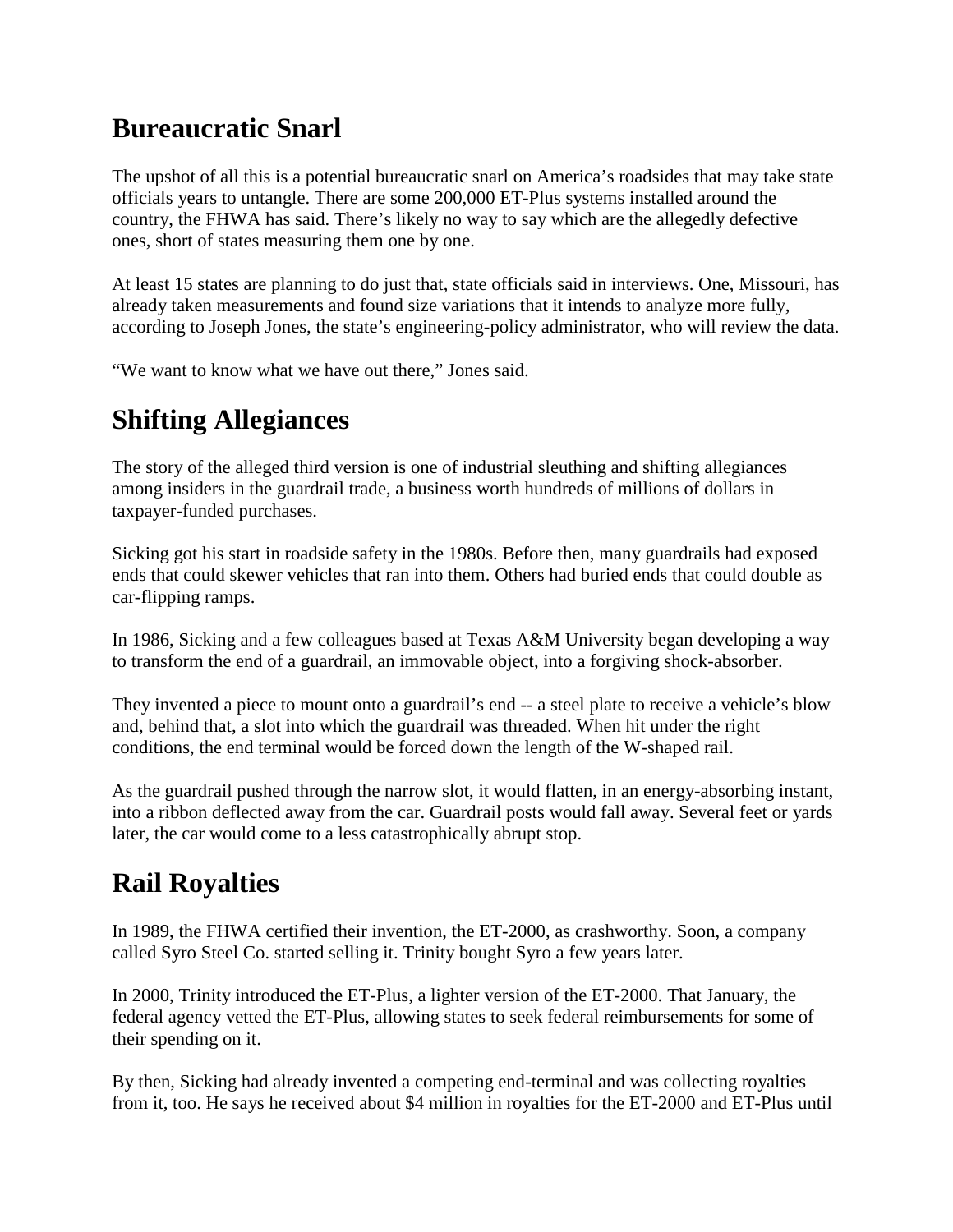they expired after 2008. He has received about the same amount in royalties from the competing system and will continue to collect them for at least another decade, he said.

There's no independent measure of the market for the ET-Plus and similar energy-absorbing end terminals. Sicking estimates that Trinity currently accounts for about 60 percent of the market while the competitor he developed -- sold by Road Systems Inc. -- has about half that. Models sold by Barrier Systems Inc. account for the rest, he said.

The Road Systems figure is reasonable, a company spokesman said. Trinity and Barrier declined to comment on market share.

## **2005 Changes**

Scrutiny of Trinity's system began in 2011. Harman, who runs a small guardrail manufacturer and installer, said that late that year, he discovered the company had made undocumented changes to its system around 2005. In early 2012, he told the FHWA about his finding. That March, he sued Trinity in Marshall, Texas, on behalf of U.S. taxpayers who had helped pay for the devices.

Trinity then said it had revised the dimensions of its ET-Plus system around 2005, saying that details of the change were "inadvertently omitted" in paperwork sent to the FHWA. The changes didn't hurt the ET-Plus's performance, Trinity said, and the modified unit had been successfully crash tested.

In November 2012, as word of Harman's allegations spread and Trinity was named in several personal-injury suits, Sicking began looking at accident sites involving the ET-Plus.

# **Guide Channel**

Sicking documented 20 crashes in a row where he thought the Trinity terminals he measured hadn't performed as designed, he said in a September 2014 deposition for the Texas trial, a transcript of which was provided by Harman's lawyers.

In April 2013, Sicking said, he noticed something different. That month, he stopped by the sites of three accidents near Birmingham, Alabama, that involved recently installed ET-Plus systems, he said in the deposition. Those units had appeared to work as intended, he said.

He measured them. In the deposition and interview, he said he found that the rectangular guide channel -- which feeds the rail into the slot -- was a quarter inch taller than in the ones he said had malfunctioned.

Several months after Sicking's Alabama measurements, Harman was in Arizona surveying guardrails as part of his own research. There, he said, he measured versions with taller guide channels that matched those Sicking had seen. In an interview, Harman said the revision appeared to address what he says is the safety problem with the 2005 version.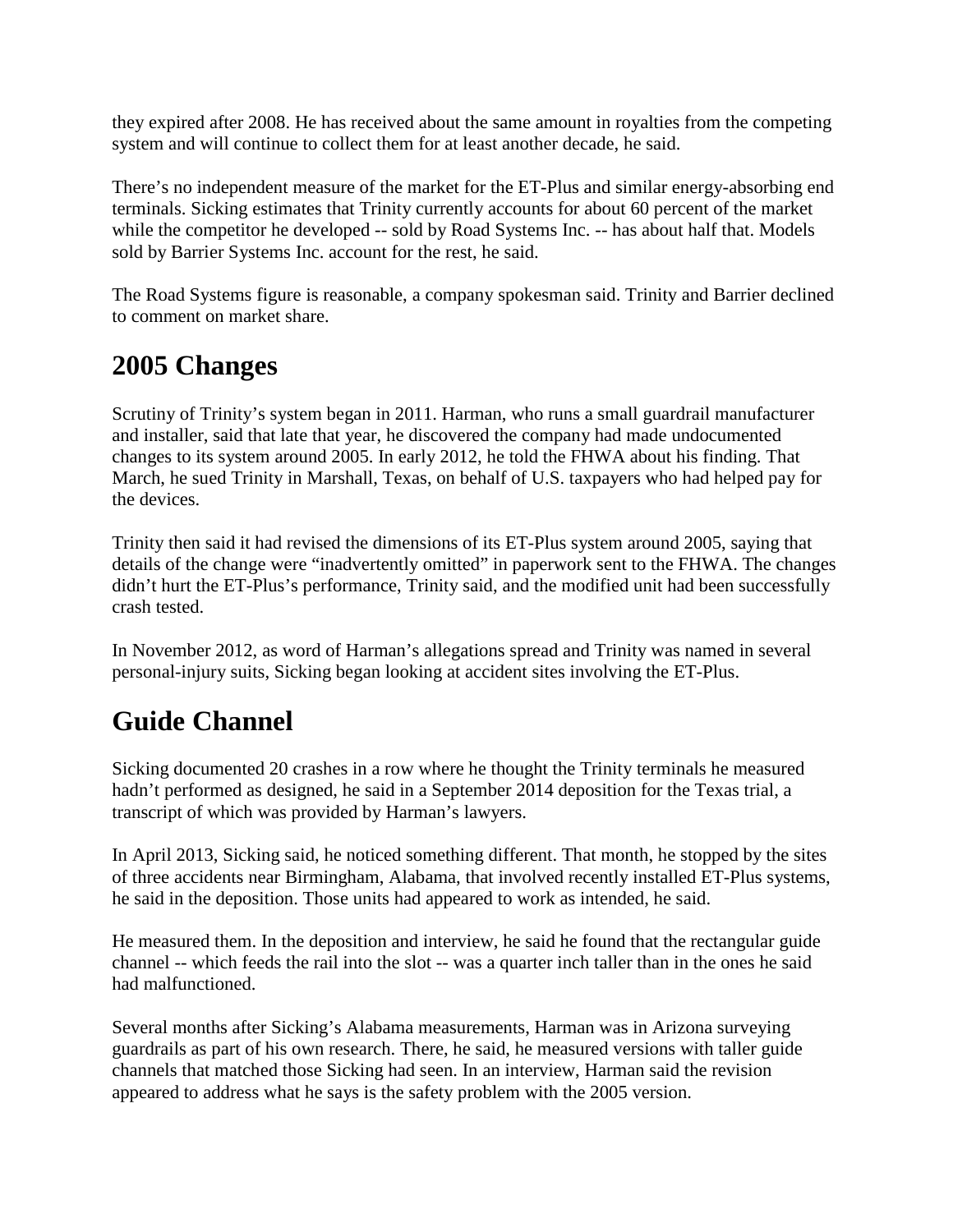Since then, Harman said he has seen versions with similar measurements in Texas, Tennessee and California. Sicking has seen them in Texas as well as Mississippi, he said.

# **Calls to FHWA**

Sicking told Jeffrey Paniati, the FHWA's executive director, about his discovery in an October 2013 phone call, he said in the interview. Paniati referred him to Tony Furst, the agency's associate administrator for safety, who Sicking said called him a few days later.

"Nothing came of this," Sicking said.

Both Paniati and Furst remember speaking with Sicking in late 2013, but only about Sicking's concerns related to Trinity's 2005 changes, the agency said in its statement. They didn't recall any mention of further alterations by Trinity, according to the agency.

Around the same time, Sicking got involved in the Texas lawsuit against Trinity, as a consultant for Harman's side. He said he agreed to a \$350 an hour rate and hasn't yet tallied his hours.

# **'Industry Rumors'**

In February 2014, Sicking spoke to members of a panel reviewing end-terminal performance and shared his assertion that there was a third version, he said in his deposition. On that phone conference were several state and federal highway officials, he said in the interview.

Shortly after, Sicking got a call from Gregg Mitchell, the president of the Trinity unit that makes the ET-Plus, both Sicking and Mitchell testified in October.

Mitchell requested a meeting with Sicking because he had heard "industry rumors" that the inventor had been sharing his concerns about the ET-Plus's performance with states and the FHWA, Mitchell testified. In March, Mitchell traveled to Birmingham to meet with Sicking, both testified in October.

In July, during the first trial in the Texas lawsuit, one of Harman's lawyers asked Mitchell whether he had told Sicking during the meeting that he would "smear him and make sure that he never worked in the industry again" if he testified against Trinity.

"Absolutely not," Mitchell testified.

# **'That's a Threat'**

That evening, Sicking -- who hadn't been planning to appear -- traveled to Marshall from Birmingham to testify that Mitchell had said he would try to ruin the reputation of any witness who spoke against Trinity. "That's a threat if I ever heard one," Sicking said in his deposition.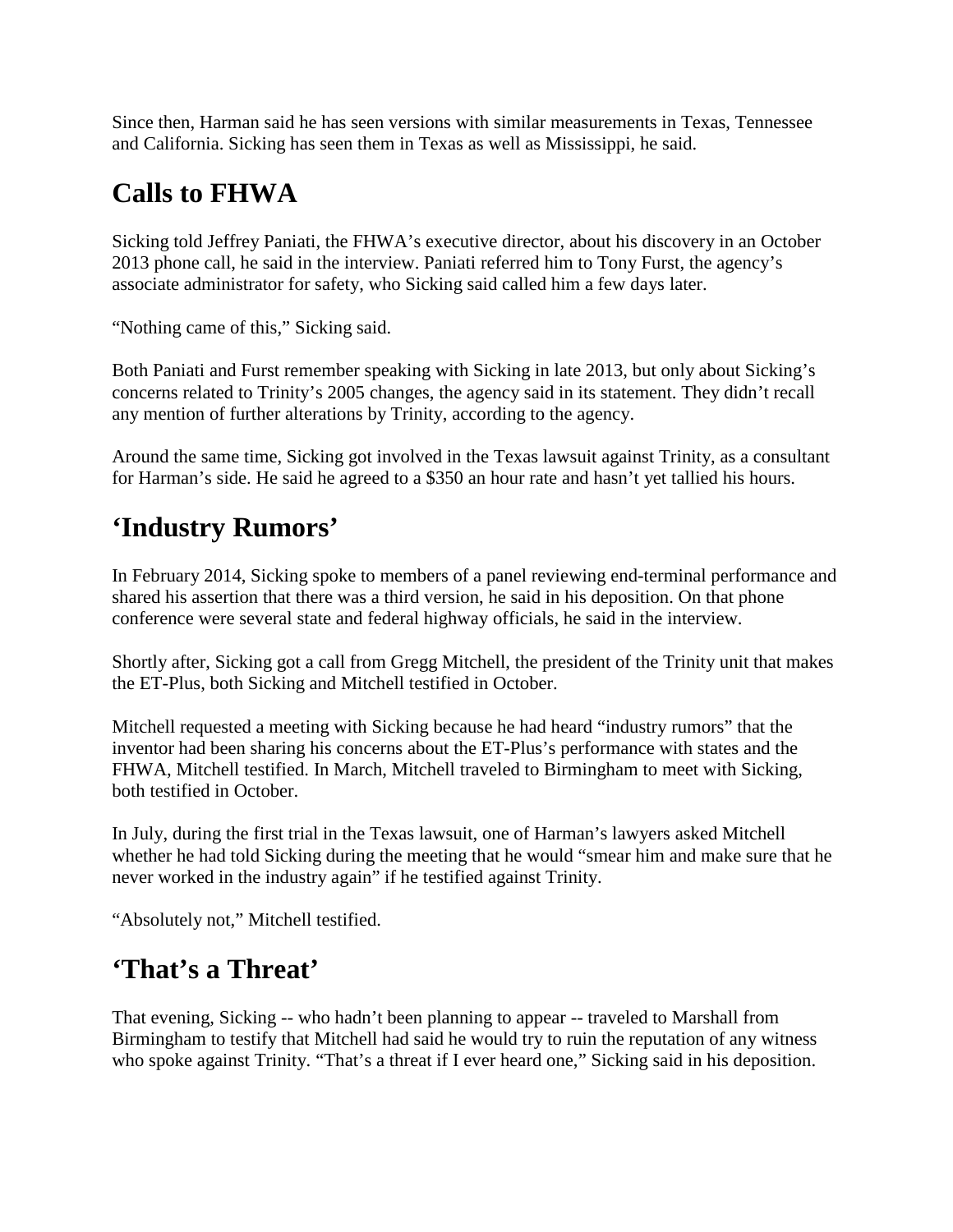U.S. District Judge Rodney Gilstrap met with Sicking in his chambers. He later declared a mistrial.

"Serious concerns exist with respect to Trinity's conduct and the veracity of testimony" by Mitchell, Gilstrap wrote.

Trinity declined to make Mitchell available for comment.

Sicking, who had talked about a third version in his deposition, wasn't asked about it at the trial: His testimony was mostly limited to speaking about the alleged bullying.

On Oct. 21, a day after a retrial resulted in the jury's verdict against Trinity, the FHWA demanded that the company crash-test its modified ET-Plus. The agency backed the company's test plan in early November.

#### **California Terminals**

Eight terminals were pulled from California's maintenance inventory for the tests, according to the federal regulator. The state ordered them in June, and they were among two dozen that arrived in September, said Mark Dinger, a spokesman for California's transportation department.

Both Trinity and FHWA officials measured the units before shipping them to the test facility, according to the FHWA.

The FHWA provided Bloomberg News with measurements of three dimensions for each of the test systems. They all match those of the 2005 version. Trinity declined to share the complete design measurements of the units it says are under review, citing trade secrets. The company also said reporters, who were allowed to view the Dec. 10 crash-test, wouldn't be allowed to measure the test unit.

Taking such measurements requires technical expertise, according to a statement from Jeff Eller, a Trinity spokesman, who added that the test units' measurements will be released when the testing is complete.

#### **Arizona Roadside**

The existence of a different model was confirmed during a field examination in Arizona by Bloomberg News.

On a stretch of U.S. Route 70 that cuts across desert scrub near the Apache Gold Casino Resort, there are six dozen ET-Plus systems that an Arizona official said were installed sometime from May to August of 2013.

Measurements of these units -- taken in November with Harman, the Texas plaintiff -- revealed at least two dimensions that in the majority of cases didn't match Trinity's official measurements